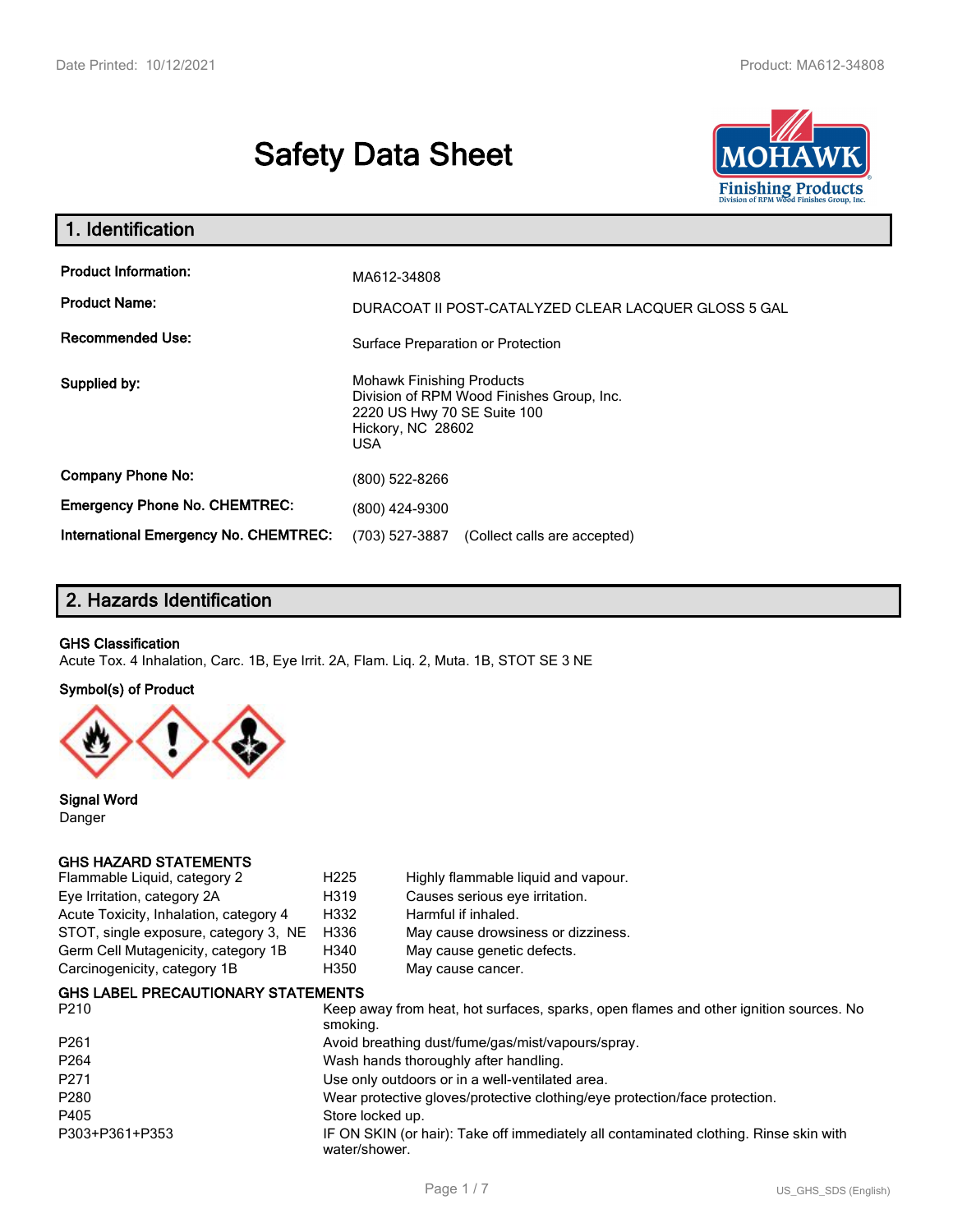| P305+P351+P338                   | IF IN EYES: Rinse cautiously with water for several minutes. Remove contact lenses, if<br>present and easy to do. Continue rinsing. |
|----------------------------------|-------------------------------------------------------------------------------------------------------------------------------------|
| P403+P233                        | Store in a well-ventilated place. Keep container tightly closed.                                                                    |
| P <sub>201</sub>                 | Obtain special instructions before use.                                                                                             |
| P312                             | Call a POISON CENTER or doctor/physician if you feel unwell.                                                                        |
| P304+P340                        | IF INHALED: Remove person to fresh air and keep comfortable for breathing.                                                          |
| P308+P313                        | IF exposed or concerned: Get medical advice/attention.                                                                              |
| P337+P313                        | If eye irritation persists: Get medical advice/attention.                                                                           |
| P403+P235                        | Store in a well-ventilated place. Keep cool.                                                                                        |
| GHS SDS PRECAUTIONARY STATEMENTS |                                                                                                                                     |
| P240                             | Ground/bond container and receiving equipment.                                                                                      |
| P <sub>241</sub>                 | Use explosion-proof electrical/ventilating/lighting/equipment.                                                                      |
| P <sub>242</sub>                 | Use only non-sparking tools.                                                                                                        |

P243 Take precautionary measures against static discharge.

# **3. Composition/Information on ingredients**

| <b>Chemical Name</b>               | CAS-No.       | <u>Wt. %</u> | <b>GHS Symbols</b>          | <b>GHS Statements</b>        |
|------------------------------------|---------------|--------------|-----------------------------|------------------------------|
| acetone                            | 67-64-1       | 55-75        | GHS02-GHS07                 | H225-302-319-332-336         |
| p-chlorobenzotrifluoride           | $98 - 56 - 6$ | $2.5 - 10$   | GHS08                       | H351                         |
| cellulose nitrate, cellulose ester | 9004-70-0     | $2.5 - 10$   | GHS01                       | H <sub>201</sub>             |
| butyl cellosolve                   | 111-76-2      | $2.5 - 10$   | GHS06-GHS07                 | H302-315-319-330             |
| epoxidized soybean oil             | 8013-07-8     | $1.0 - 2.5$  | GHS07                       | H332                         |
| butanol                            | 71-36-3       | $1.0 - 2.5$  | GHS02-GHS05-<br>GHS07       | H226-302-315-318-332-335-336 |
| isobutanol                         | 78-83-1       | $0.1 - 1.0$  | GHS02-GHS05-<br>GHS06-GHS07 | H226-315-318-331-335-336     |
| aromatic hydrocarbons              | 64742-95-6    | $0.1 - 1.0$  | GHS06-GHS08                 | H304-331-340-350             |
| ethylbenzene                       | 100-41-4      | $0.1 - 1.0$  | GHS02-GHS07-<br>GHS08       | H225-304-332-373             |

The exact percentage (concentration) of ingredients is being withheld as a trade secret.

The text for GHS Hazard Statements shown above (if any) is given in the "Other information" Section.

# **4. First-aid Measures**



FIRST AID - EYE CONTACT: IF IN EYES: Rinse cautiously with water for several minutes. Remove contact lenses, if present and easy to do. Continue rinsing. If eye irritation persists: Get medical advice/attention.

FIRST AID - SKIN CONTACT: IF ON SKIN (or hair): Take off immediately all contaminated clothing. Rinse skin with water/shower.

FIRST AID - INGESTION: IF SWALLOWED: rinse mouth. Do NOT induce vomiting. IF exposed or if you feel unwell: Call a POISON CENTER or doctor/physician.

FIRST AID - INHALATION: IF INHALED: Remove person to fresh air and keep comfortable for breathing.

# **5. Fire-fighting Measures**

**SPECIAL FIREFIGHTING PROCEDURES:** Evacuate all persons from the fire area to a safe location. Move non-burning material, as feasible, to a safe location as soon as possible. Fire fighters should be protected from potential explosion hazards while extinguishing the fire. Wear self-contained breathing apparatus (SCBA) and full fire-fighting protective clothing. Thoroughly decontaminate all protective equipment after use. Containers of this material may build up pressure if exposed to heat (fire). Use water spray to cool fire-exposed containers. Use water spray to disperse vapors if a spill or leak has not ignited. DO NOT extinguish a fire resulting from the flow of flammable liquid until the flow of the liquid is effectively shut off. This precaution will help prevent the accumulation of an explosive vapor-air mixture after the initial fire is extinguished.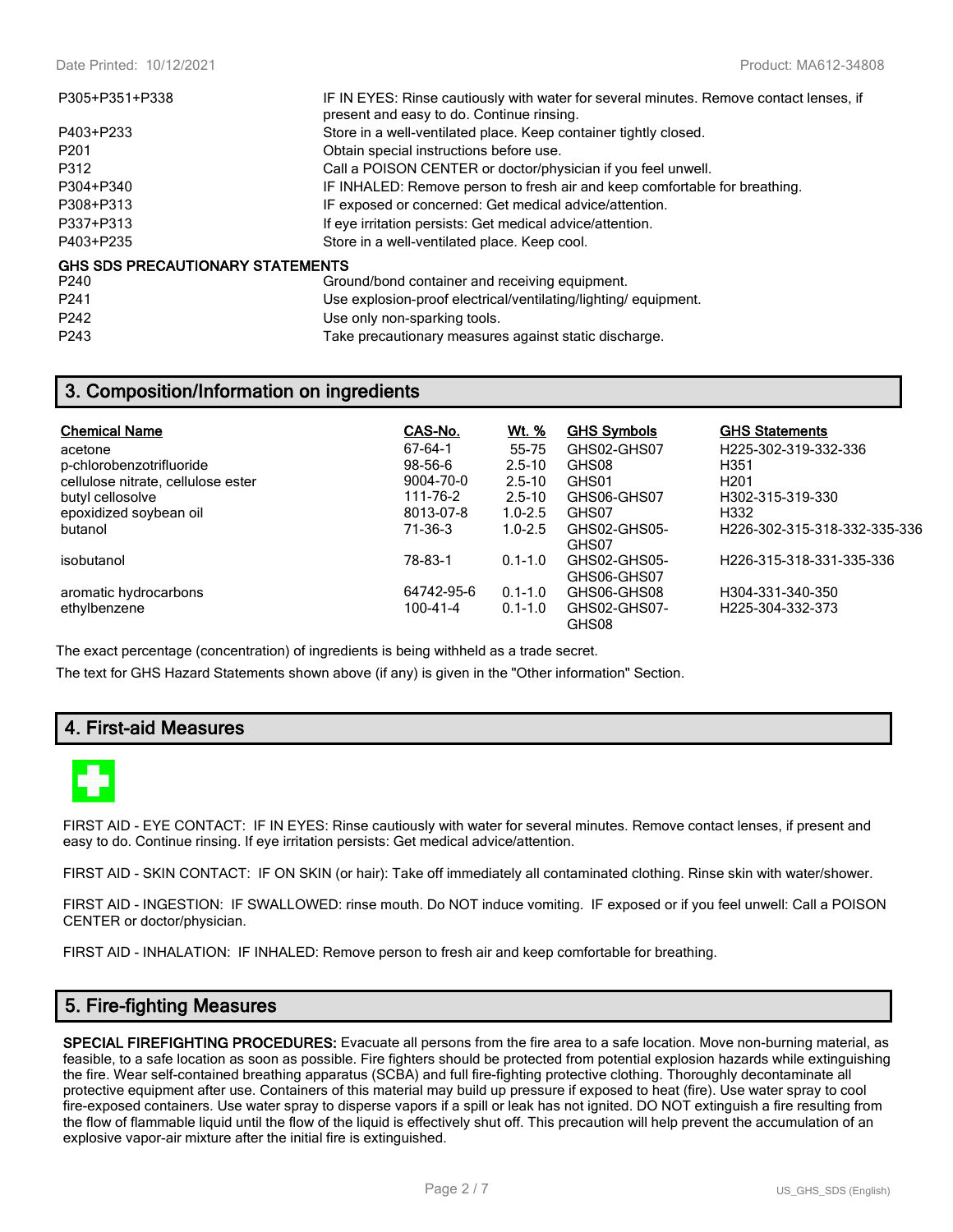**FIREFIGHTING EQUIPMENT:** This is a NFPA/OSHA Class 1B or less flammable liquid. Follow NFPA30, Chapter 16 for fire protection and fire suppression. Use a dry chemical, carbon dioxide, or similar ABC fire extinguisher for incipeint fires. Water may be used to cool and prevent rupture of containers that are exposed to heat from fire.

# **6. Accidental Release Measures**

#### **ENVIRONMENTAL MEASURES:** No Information

**STEPS TO BE TAKEN IN CASE MATERIAL IS RELEASED OR SPILLED:** Follow personal protective equipment recommendations found in Section VIII. Personal protective equipment needs must be evaluated based on information provided on this sheet and the special circumstances created by the spill including; the material spilled, the quantity of the spill, the area in which the spill occurred, and the training and the expertise of employees in the area responding to the spill. Never exceed any occupational exposure limits. Shut off ignition sources; including electrical equipment and flames. Do not allow smoking in the area. Do not allow the spilled product to enter public drainage system or open waterways.

# **7. Handling and Storage**



**HANDLING:** Avoid inhalation and contact with eyes, skin, and clothing. Wash hands thoroughly after handling and before eating or drinking. In keeping with safe handling practices, avoid ignition sources (smoking, flames, pilot lights, electrical sparks); ground and bond containers when transferring the material to prevent static electricity sparks that could ignite vapor and use spark proof tools and explosion proof equipment. Empty containers may retain product residue or vapor. Do not pressurize, cut, weld, braze, solder, drill, grind, or expose container to heat, flame, sparks, static electricity, or other sources of ignition. Any of these actions can potentially cause an explosion that may lead to injury.

**STORAGE:** Keep containers closed when not in use. Store in cool well ventilated space away from incompatible materials.

# **8. Exposure Controls/Personal Protection**

| Ingredients with Occupational Exposure Limits |                      |                       |                     |                         |  |  |
|-----------------------------------------------|----------------------|-----------------------|---------------------|-------------------------|--|--|
| <b>Chemical Name</b>                          | <b>ACGIH TLV-TWA</b> | <b>ACGIH-TLV STEL</b> | <b>OSHA PEL-TWA</b> | <b>OSHA PEL-CEILING</b> |  |  |
| acetone                                       | $250$ ppm            | 500 ppm               | $1000$ ppm          | N.D.                    |  |  |
| p-chlorobenzotrifluoride                      | N.D.                 | N.D.                  | N.D.                | N.D.                    |  |  |
| cellulose nitrate, cellulose ester            | N.D.                 | N.D.                  | N.D.                | N.D.                    |  |  |
| butyl cellosolve                              | 20 ppm               | N.D.                  | 50 ppm              | N.D.                    |  |  |
| epoxidized soybean oil                        | N.D.                 | N.D.                  | N.D.                | N.D.                    |  |  |
| butanol                                       | 20 ppm               | N.D.                  | $100$ ppm           | N.D.                    |  |  |
| isobutanol                                    | 50 ppm               | N.D.                  | $100$ ppm           | N.D.                    |  |  |
| aromatic hydrocarbons                         | N.D.                 | N.D.                  | N.D.                | N.D.                    |  |  |
| ethylbenzene                                  | 20 ppm               | N.D.                  | $100$ ppm           | N.D.                    |  |  |

**Further Advice: MEL = Maximum Exposure Limit OES = Occupational Exposure Standard SUP = Supplier's Recommendation Sk = Skin Sensitizer N.E. = Not Established N.D. = Not Determined**

#### **Personal Protection**



**RESPIRATORY PROTECTION:** Use adequate engineering controls and ventilation to keep levels below recommended or statutory exposure limits. If exposure levels exceed limits use appropriate approved respiratory protection equipment.

**SKIN PROTECTION:** Wear chemical resistant footwear and clothing such as gloves, an apron or a whole body suit as appropriate.



**EYE PROTECTION:** Wear chemical-resistant glasses and/or goggles and a face shield when eye and face contact is possible due to splashing or spraying of material.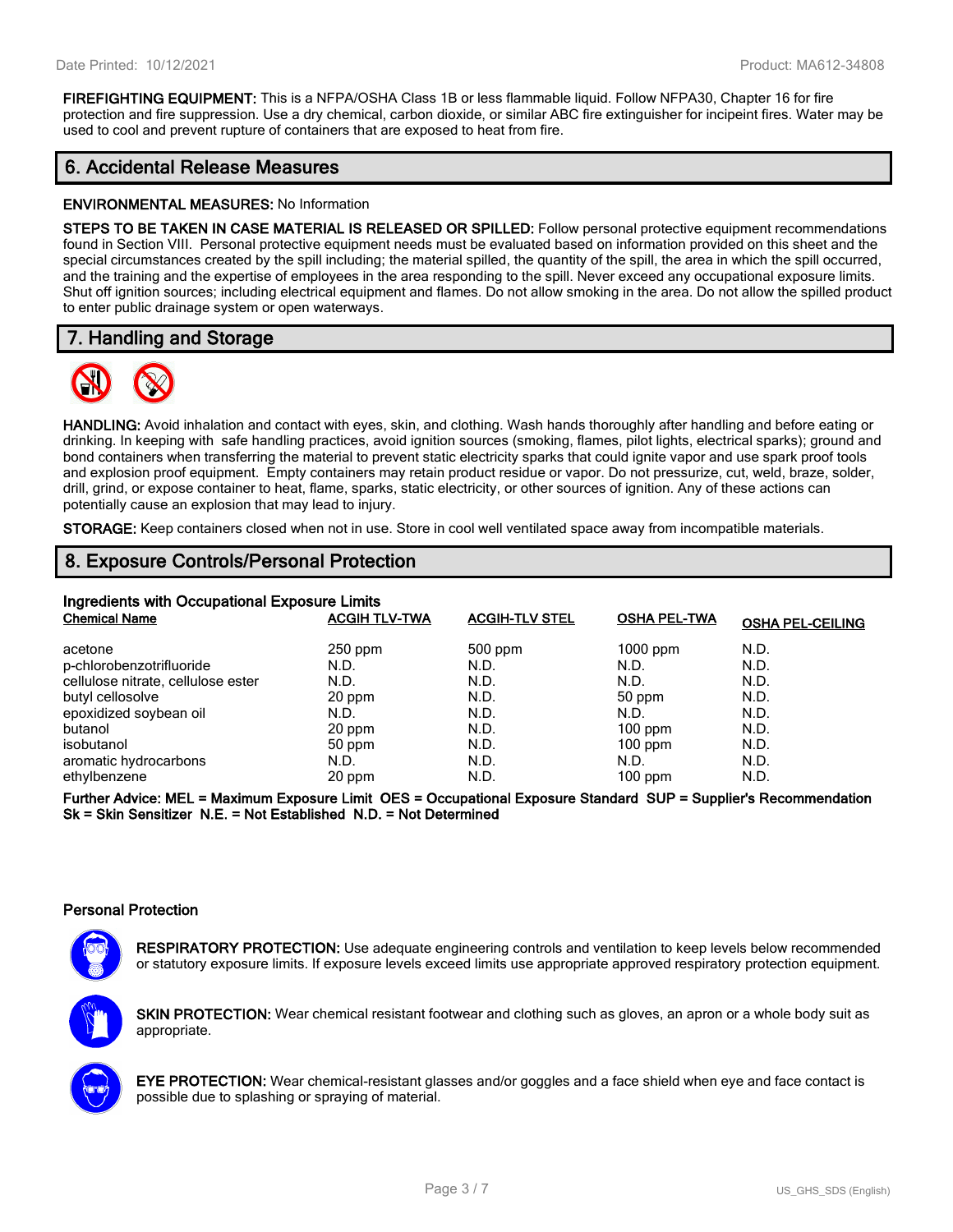

#### **OTHER PROTECTIVE EQUIPMENT:** No Information

**HYGIENIC PRACTICES:** It is good practice to avoid contact with the product and/or its vapors, mists or dust by using appropriate protective measures. Wash thoroughly after handling and before eating or drinking.

# **9. Physical and Chemical Properties**

| Appearance:                    | Cloudy Liquid              | <b>Physical State:</b>                      | <b>LIQUID</b>  |
|--------------------------------|----------------------------|---------------------------------------------|----------------|
| Odor:                          | <b>Strong Solvent</b>      | <b>Odor Threshold:</b>                      | Not determined |
| Density, g/cm3:                | 0.918                      | pH:                                         | Not determined |
| Freeze Point, °F:              | Not determined             | <b>Viscosity:</b>                           | Not determined |
| <b>Solubility in Water:</b>    | Not determined             | Partition Coefficient, n-octanol/<br>water: | Not determined |
| Decomposition temperature, °F: | Not determined             | <b>Explosive Limits, %:</b>                 | Not determined |
| Boiling Range, °F:             | $>100$ °F                  | Flash Point, °F:                            | -4 ° F         |
| Combustibility:                | <b>Supports Combustion</b> | Auto-Ignition Temperature, °F:              | Not determined |
| <b>Evaporation Rate:</b>       | Faster than Diethyl Ether  | Vapor Pressure, mmHg:                       | Not determined |
| <b>Vapor Density:</b>          | Not determined             |                                             |                |
| $N.I. = No Information$        |                            |                                             |                |

# **10. Stability and reactivity**

**STABILITY:** Stable under normal conditions.

**CONDITIONS TO AVOID:** Heat, flames and sparks.

**INCOMPATIBILITY:** Acids, Bases, Oxidizing agents

**HAZARDOUS DECOMPOSITION PRODUCTS:** Not determined.

### **11. Toxicological information**



**Practical Experiences**

**EMERGENCY OVERVIEW:** No Information

**EFFECT OF OVEREXPOSURE - EYE CONTACT:** No Information

**EFFECT OF OVEREXPOSURE - INGESTION:** No Information

**EFFECT OF OVEREXPOSURE - INHALATION:** No Information

**EFFECT OF OVEREXPOSURE - SKIN CONTACT:** No Information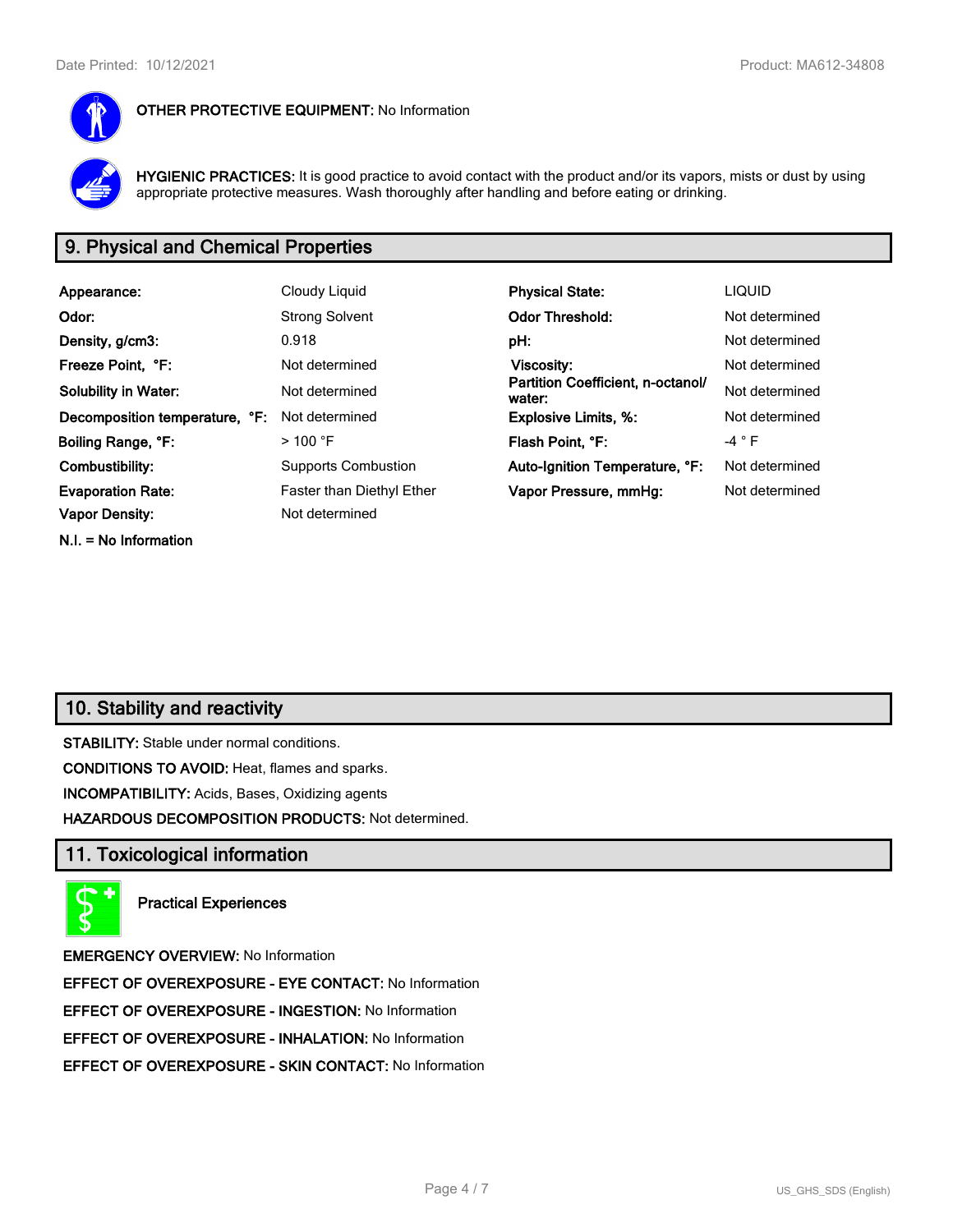#### **CARCINOGENICITY:** May cause cancer.

#### **PRIMARY ROUTE(S) OF ENTRY:**

**Eye Contact, Skin Contact, Inhalation**

#### **Acute Toxicity Values**

**The acute effects of this product have not been tested. Data on individual components are tabulated below**

| CAS-No.<br>67-64-1 | <b>Chemical Name</b><br>acetone    | Oral LD50<br>1800 mg/kg Rat | Dermal LD50<br>20000 mg/kg Rabbit | Vapor LC50<br>50.1 mg/L Rat |
|--------------------|------------------------------------|-----------------------------|-----------------------------------|-----------------------------|
| $98-56-6$          | p-chlorobenzotrifluoride           | 13000 mg/kg Rat             | >2683 mg/kg Rabbit                | 33 mg/L Rat                 |
| 9004-70-0          | cellulose nitrate, cellulose ester | >5000 mg/kg Rat             | >5000 mg/kg                       | $>20$ mg/l                  |
| 111-76-2           | butyl cellosolve                   | 470 mg/kg Rat               | >2000 mg/kg Rabbit                | $>4.9$ mg/l                 |
| 8013-07-8          | epoxidized soybean oil             | 21000 mg/kg Rat             | >19600 mg/kg Rabbit >20.1         |                             |
| 71-36-3            | butanol                            | 700 mg/kg Rat               | 3402 mg/kg Rabbit                 | 8000 mg/l Rat               |
| 78-83-1            | isobutanol                         | 2460 mg/kg Rat              | 3400 mg/kg Rabbit                 | $>6.5$ mg/L Rat             |
| 64742-95-6         | aromatic hydrocarbons              | 14000 mg/kg Rat             | >2000 mg/kg Rabbit                | >4.96 mg/l Rat              |
| 100-41-4           | ethylbenzene                       | 3500 mg/kg Rat              | 15400 mg/kg Rabbit                | 17.2 mg/L Rat               |

**N.I. = No Information**

# **12. Ecological information**

**ECOLOGICAL INFORMATION:** Ecological evaluation of this material has not been performed; however, do not allow the product to be released to the environment without governmental approval/permits.

### **13. Disposal Information**



**Product**

**DISPOSAL METHOD:** Waste from this material may be a listed and/or characteristic hazardous waste. Dispose of material, contaminated absorbent, container and unused contents in accordance with local, state, and federal regulations.

**STEPS TO BE TAKEN IN CASE MATERIAL IS RELEASED OR SPILLED:** Follow personal protective equipment recommendations found in Section VIII. Personal protective equipment needs must be evaluated based on information provided on this sheet and the special circumstances created by the spill including; the material spilled, the quantity of the spill, the area in which the spill occurred, and the training and the expertise of employees in the area responding to the spill. Never exceed any occupational exposure limits. Shut off ignition sources; including electrical equipment and flames. Do not allow smoking in the area. Do not allow the spilled product to enter public drainage system or open waterways.

# **14. Transport Information**

#### **SPECIAL TRANSPORT PRECAUTIONS:** No Information

**IATA:** UN1263, PAINT, 3, II

**IMDG:** UN1263, PAINT, 3, II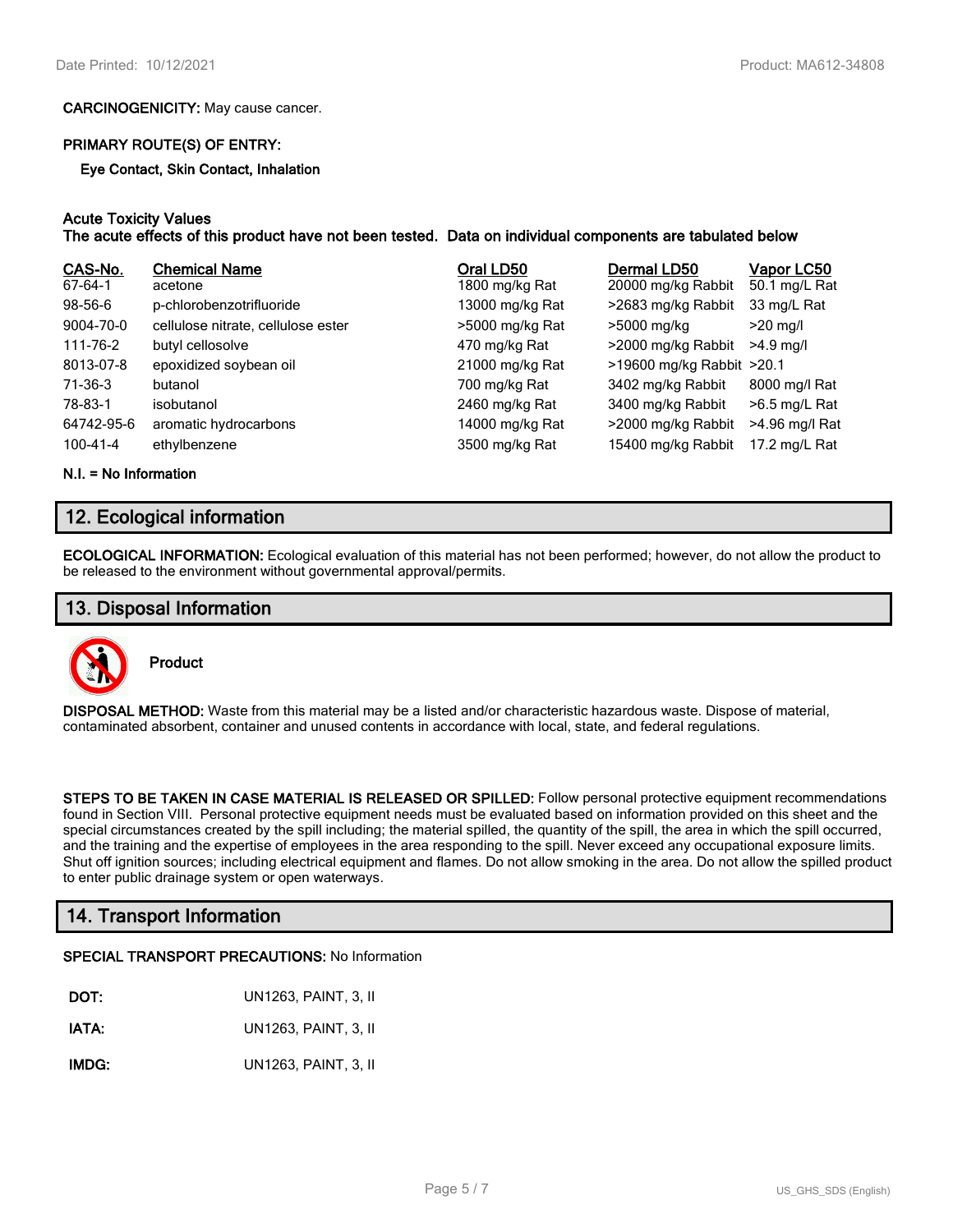# **15. Regulatory Information**

### **U.S. Federal Regulations:**

#### **CERCLA - SARA Hazard Category**

This product has been reviewed according to the EPA 'Hazard Categories' promulgated under Sections 311 and 312 of the Superfund Amendment and Reauthorization Act of 1986 (SARA Title III) and is considered, under applicable definitions, to meet the following categories:

Fire Hazard, Acute Health Hazard, Chronic Health Hazard

#### **SARA SECTION 313**

This product contains the following substances subject to the reporting requirements of Section 313 of Title III of the Superfund Amendment and Reauthorization Act of 1986 and 40 CFR part 372:

| <b>Chemical Name</b> | CAS-No. | Wt. % |
|----------------------|---------|-------|
| butanol              | 71-36-3 | 1.55  |

### **TOXIC SUBSTANCES CONTROL ACT**

This product contains the following chemical substances subject to the reporting requirements of TSCA 12(B) if exported from the United States:

# **Chemical Name CAS-No.**

| p-chlorobenzotrifluoride     | 98-56-6  |
|------------------------------|----------|
| 1-methyl-2-pyrrolidone       | 872-50-4 |
| octamethylcyclotetrasiloxane | 556-67-2 |

# **U.S. State Regulations:**

#### **CALIFORNIA PROPOSITION 65**

WARNING: Cancer and Reproductive Harm - www.P65Warnings.ca.gov.

Oxsol 100, Cancer, 8.7918% 1-Methyl-2-Pyrrolidone, Reproductive Harm, 0.0919%

### **16. Other Information**

| <b>Revision Date:</b>       |                        | 10/12/2021                                                                                                                    |                              |             | <b>Supersedes Date:</b> |                      | 7/21/2021 |
|-----------------------------|------------------------|-------------------------------------------------------------------------------------------------------------------------------|------------------------------|-------------|-------------------------|----------------------|-----------|
| <b>Reason for revision:</b> |                        | <b>Revision Description Changed</b><br>Substance and/or Product Properties Changed in Section(s):<br>01 - Product Information |                              |             |                         |                      |           |
|                             | Datasheet produced by: |                                                                                                                               | <b>Regulatory Department</b> |             |                         |                      |           |
| <b>HMIS Ratings:</b>        |                        |                                                                                                                               |                              |             |                         |                      |           |
| Health <sup>.</sup>         |                        | Flammahility:                                                                                                                 |                              | Reactivity: |                         | Personal Protection: |           |

| Health | - | .<br>iability:<br>--<br>- 12. | <b>Reactivity</b> | Protection:<br><b>Dorconol</b><br>sunai<br>-- |  |
|--------|---|-------------------------------|-------------------|-----------------------------------------------|--|
|        |   |                               |                   |                                               |  |

**Volatile Organic Compounds, gr/ltr:** 270

#### **Text for GHS Hazard Statements shown in Section 3 describing each ingredient:**

| H <sub>201</sub> | <undefined></undefined>                       |
|------------------|-----------------------------------------------|
| H <sub>225</sub> | Highly flammable liquid and vapour.           |
| H <sub>226</sub> | Flammable liquid and vapour.                  |
| H302             | Harmful if swallowed.                         |
| H304             | May be fatal if swallowed and enters airways. |
| H315             | Causes skin irritation.                       |
| H318             | Causes serious eye damage.                    |